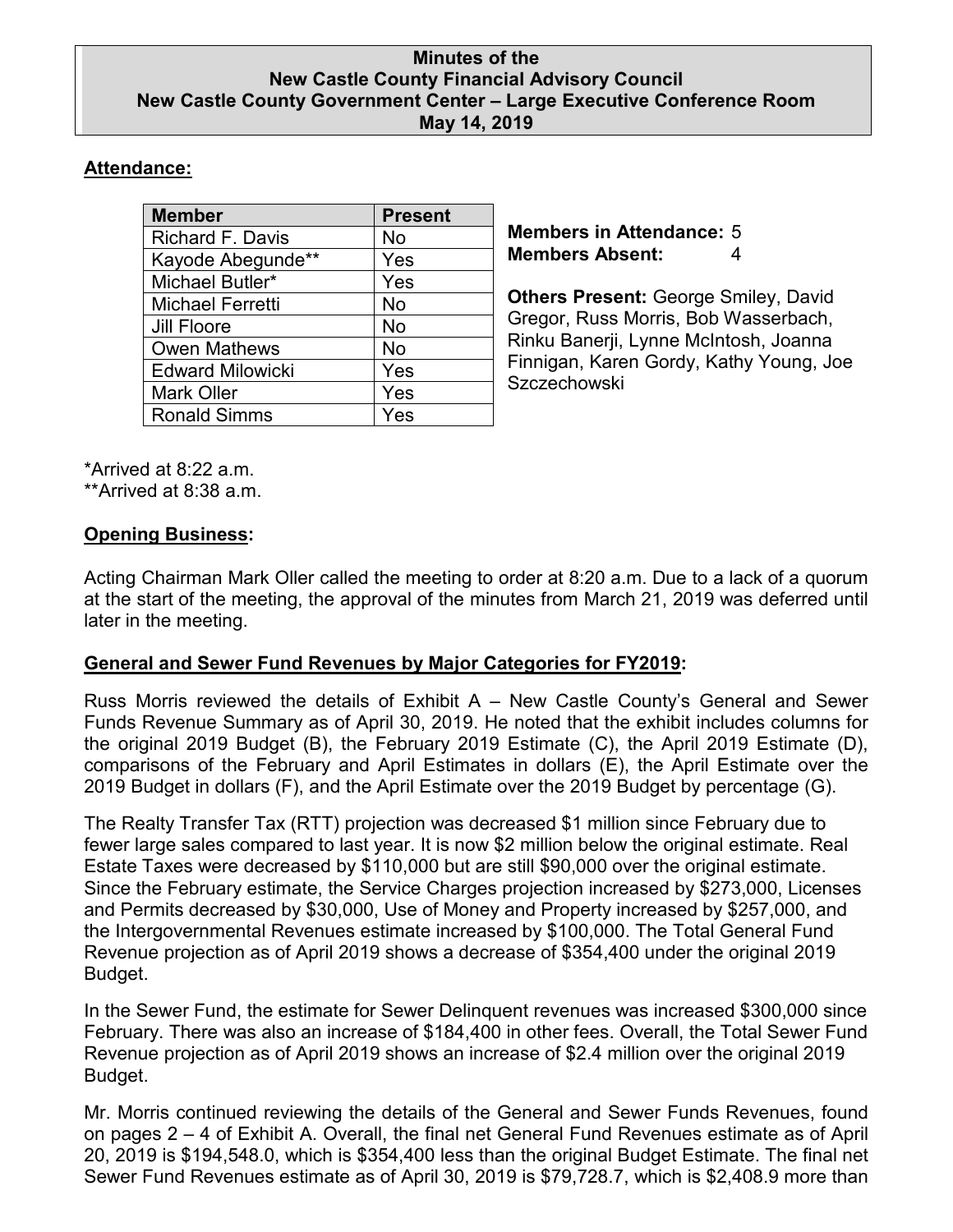the original Budget Estimate, primarily due to Current, Delinquent, and Stormwater collections. Mr. Morris reviewed the remainder of Exhibit A (pages 5 to 9), which included supporting and historic charts and graphs.

### **General and Sewer Fund Expenditures for FY2019:**

Mr. Morris reviewed the details of Exhibit B – New Castle County's General and Sewer Fund Expenditures FY2019 Budget vs. FY2019 Estimate as of April 30, 2019.

In the General Fund, Mr. Morris noted that overall projected savings are \$9.3 million. Savings of \$2.8 million are projected for Salaries and Wages due to position vacancies. Additional savings of \$5.4 million are projected in Employee Benefits due to reduced workers compensation costs and reduced health insurance costs.

In the Sewer Fund, Mr. Morris stated that overall projected savings are \$2 million. Savings of \$1 million are projected for Salaries and Wages due to position vacancies. Additional savings of \$800,000 are projected in Employee Benefits due to reduced workers compensation costs and reduced health insurance costs. He also noted that the City of Wilmington had not yet submitted its true-up for FY18, so no expense was anticipated for the rest of the current fiscal year.

### **Approval of Minutes:**

At 9:10 a.m. with a full quorum present, Acting Chairman Oller asked for a motion to approve the minutes from the March 21, 2019 meeting.

Ed Milowicki made a motion to approve the minutes from the March 21, 2019 meeting. Ronald Simms seconded the motion, and the minutes were approved as submitted.

## **FY2020 Budget Overview:**

Chief Financial Officer David Gregor presented Exhibit C – New Castle County Fiscal Year 2020 Recommended Budgets Overview. He noted that the exhibit was an updated version of a presentation made to Council's Finance Committee. He stated that the main purpose of the report was to present this year's budget in the context of a broader three- or four-year outlook. Mr. Gregor noted that New Castle County was going to be selling bonds the next day, but the sale was associated with authorizations that have already occurred.

Mr. Milowicki congratulated the County Administration and the Office of Finance for attaining reaffirmation of the AAA Bond Rating from all three rating agencies.

## **General and Sewer Fund Revenue by Major Categories/Expenditures for FY2019 and Succeeding Fiscal Years:**

Mr. Gregor reviewed the details of Exhibit D – General and Sewer Fund Financial Projections As of 4/30/2019 for Fiscal Years 2019-2022. He noted that in the General Fund, Property Tax Revenue for FY2020 reflects the 7.5% rate increase, accounting for a jump of approximately \$10 million. In FY2021 the projection returns to 1% annual growth.

The short-term outlook in both the General and Sewer Funds improved somewhat due to the cost savings in Personnel and Benefits. The long-term outlook, however, remains largely